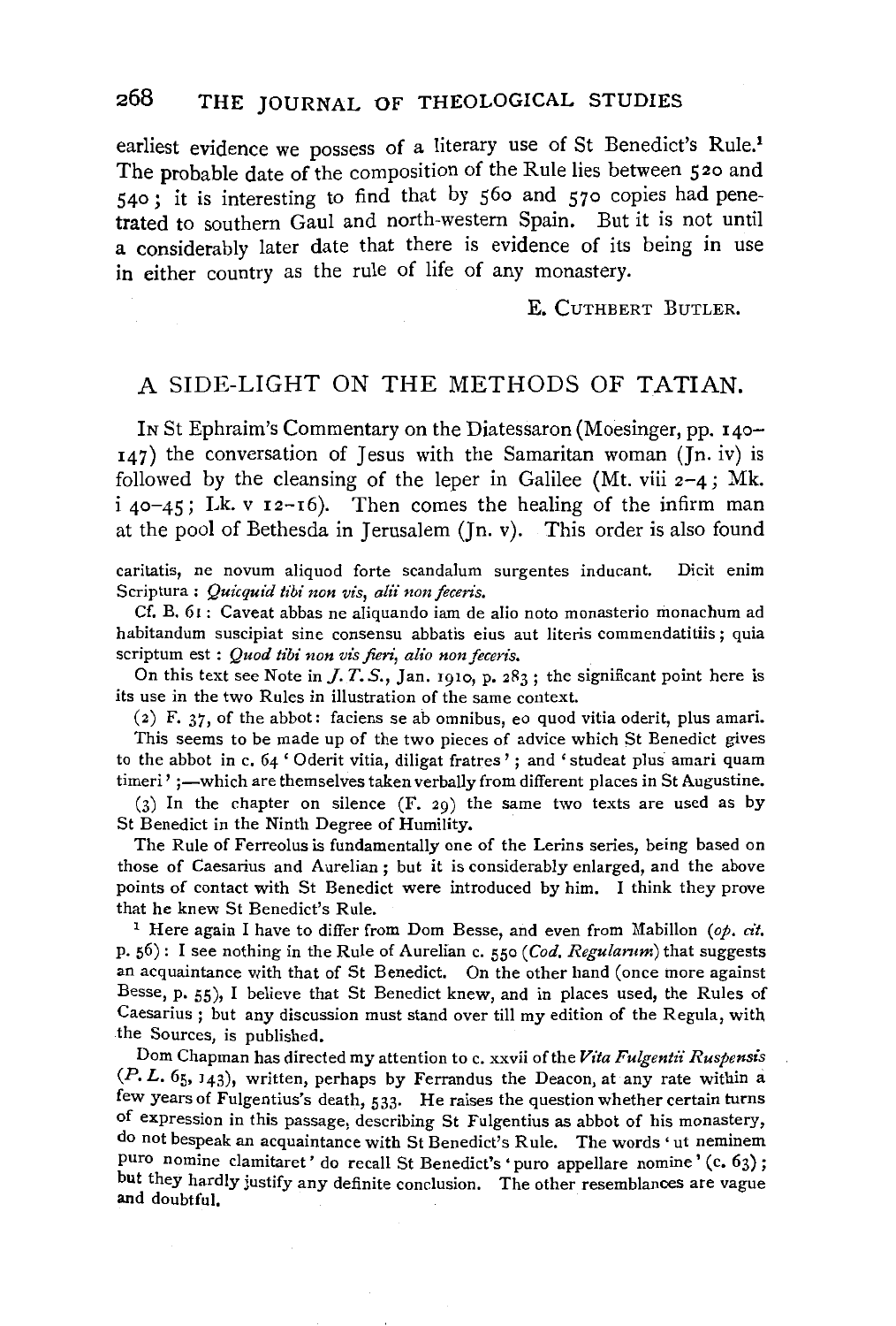iri the Arabic Diatessaron. Ephraim's remarks on the second of these miracles contain nothing, taken by themselves, which leads us to suspect that in the text on which he is commenting any other Gospel incident has been identified or combined with the account given in Jn. v. The only points which attract attention are  $(1)$  that his copy of the Diatessaron contained the verse which tells of the moving of the water by an angel, and (z) that in quoting our Lord's words to the infirm man he seems to confuse them with those addressed to the paralytic at Capernaum (Mt. ix  $6$ ; Mk. ii II ; Lk. v II). He cites the words thus (Moes. p. 146) : ' Surge, toile grabbatum tuum et *vade'* : ' Sta in pedibus, sume grabbatum tuum, et *vade in domum tuam* ': 'Is qui me sanavit, dixit mihi : Surge, toile lectum tuum et *vade.'* 

. It may be added that the Curetonian MS of the Old Syriac version has similarly at Jn. v 8, 'Arise, take up thy bed, and walk (and) *go to thy house'.* But here, again, we seem to have a mere reminiscence of the words spoken to the paralytic. On such slender evidence we should not be justified in invoking the Diatessaron, and supposing that Tatian was bold enough to identify the paralytic of Capernaum with the infirm man at Bethesda, and to combine the two accounts. Yet it appears that this is precisely what Tatian did do.

In the  $\overline{I}$ ,  $\overline{I}$ .  $S$ . of July 1907 (vol. viii pp. 581 ff) I pointed out that Jacob of Serûgh ( $\pm$  521) sometimes made use of Tatian's Harmony, and apparently followed its order in a series of Homilies on the passion. Now in Bedjan's edition of the Homilies of Jacob there is one entitled 'On that paralytic of thirty-eight years whom our Lord healed' (vol. iv pp.  $701-724$ ). The author begins by picturing the plight of the world. sick with sin and waiting to be healed by the waters of baptism. It resembles the 'paralytic' who was waiting for the moving of the waters at Bethesda. I proceed to give in his own words an outline of Jacob's treatment of this miracle.

(p. 703) "The world resembled that sick man, who was paralysed by the sickness of which he was ailing: thirty-eight years had he been afflicted on the bed of disease, and then he was healed of his sickness.  $(p, 704)$  For he also was waiting for the moving of the waters ... and to Siloam he had recourse and took refuge, that it might heal his disease ... And he was waiting for the moving of the waters, that by it he might be made sound  $(i)$ ...

The waters were moved with a mystery of Baptism ; and the first disease which went down was healed. The diseases of the world were surrounding that House of Kindness (Bêth Hesdâ), and waiting for the moving of the waters to make them whole. (p. 705) The diseased were many that were to be healed by Siloam; and each disease was healed only at a long interval. The ailments and diseases were round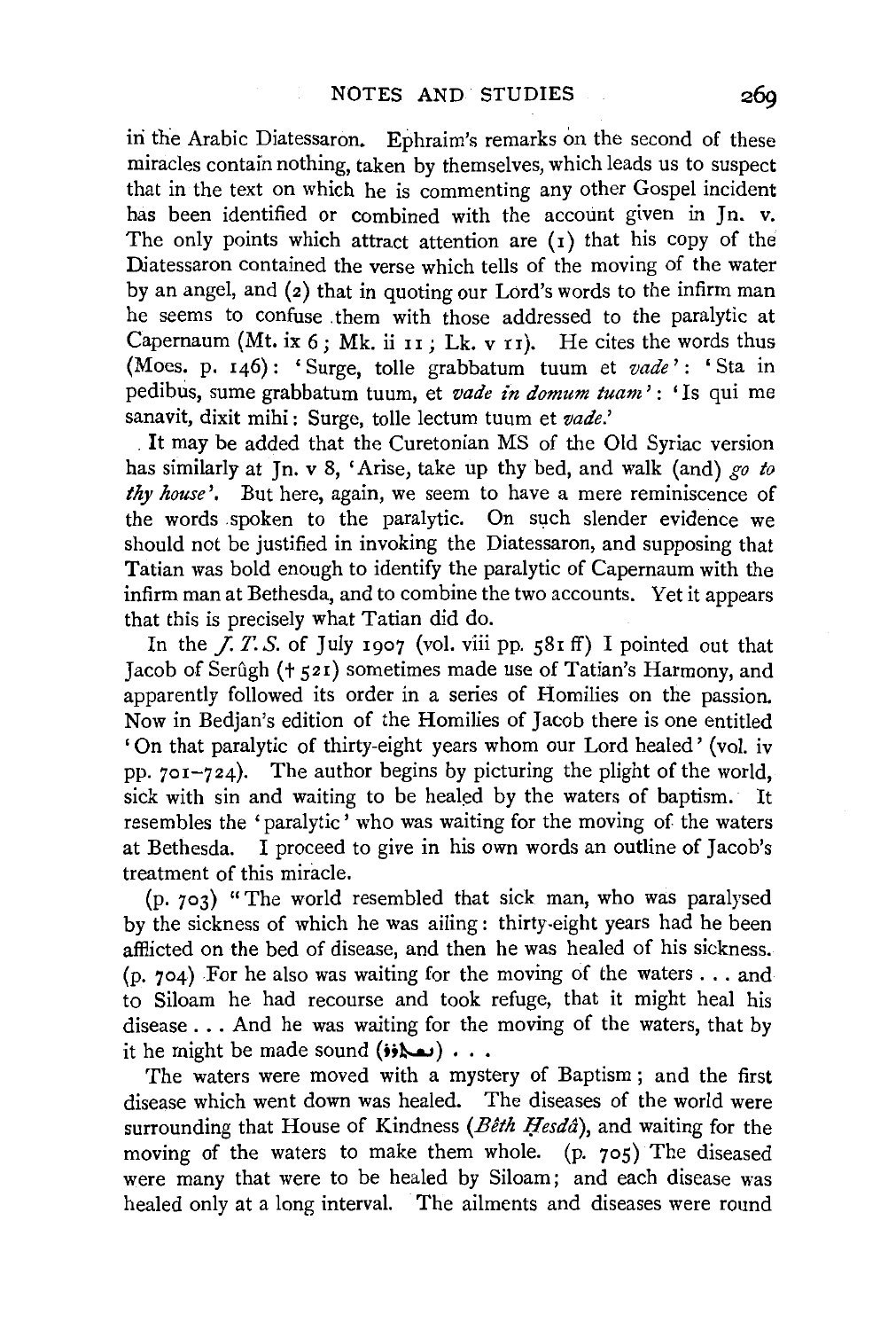about the baptism, that when the angel moved the waters they might be made whole . . . By an angel the waters were moved there; and the first who went down and bathed was healed . . .

(p. 7o8) He (Jesus) took away the mystery from Siloam, that it should heal no more ... He saw the sick lying in that House of Kindness *(Bêth Hesdâ)*, and waiting for the moving of the waters to heal them  $\ldots$ He saw the paralytic, whose diseases had vexed him a great while; and He drew near to him to speak to him gently . . . He drew near to him then, and He asks him: 'If thou wouldst become whole (look!  $\sum$ ), hide it not from me' ... (p. 709) 'Lord, I have no man to raise me up over the spring and, when the waters have moved, to throw me (بعبوملله) into it, that I may be healed. My limbs are paralysed, and to approach and push my way I am not able; and caretakers (خقمہ  $\lambda$ حما) are not found for me to stand up on my behalf.'...

(p. 710) He drew near to him, and asks him, as ye have heard, if he would become whole (بعدها المحتمد) of his sickness . . . 'If thou wouldst become whole, thou canst<sup>2</sup>: Thy sins are the cause of thy diseases, and they are forgiven thee (Mt. ix 2, and parallels). Arise, be made sound  $(i)$ . () of thy disease which ails thee: lo, I have given thee the power. Thy sins are forgiven: give thy consent to the healing.' (p. 711) Albeit (these words) were spoken to the paralytic alone, (yet) the whole world received tidings of its healing  $\ldots$  'With the cord of debts thou art tied, 0 man, and I loose thee. I ask of thee only that thou will, and I will heal thee ... If thou wouldst become whole ( $\Delta\omega$  )ook?), there is a means: thy debts are forgiven: do not resist me as to thy healing.' . . .

 $(p. 712)$  He was asking him: 'If,' said He, 'thou wouldst, thou art healed . . . If thou wouldst become whole, thou canst . . . If thou wouldst, healing also is given thee.'...

(p. 7 16) Our Lord says: 'Thy debts are forgiven, my son, be of good heart' (cf. Mt. ix  $3)$ ... The head and chief of physicians visited the paralytic, and forgiveness of debts He held out (and) gave to him with healing. In the beginning of His healing He first visited that festering sea of sins; for it is the cause of all diseases . . . ' Thy debts are forgiven,' He said to him that was paralysed . . . Sins He forgave him, from which also the sickness was sprung, that by forgiveness he might be made sound  $(i)$  before the healing. (p. 717) The Good Physician bound up the soul before the body, that it first might become whole which was (first) sick  $\ldots$  'Be of good heart, thy debts are forgiven' (Mt. ix 3), He was saying to him; and they that

<sup>1</sup> Lit. 'That they should throw me.' <sup>2</sup> Thus far Jn, v  $1-7$ : except that the sick man is called a 'paralytic'.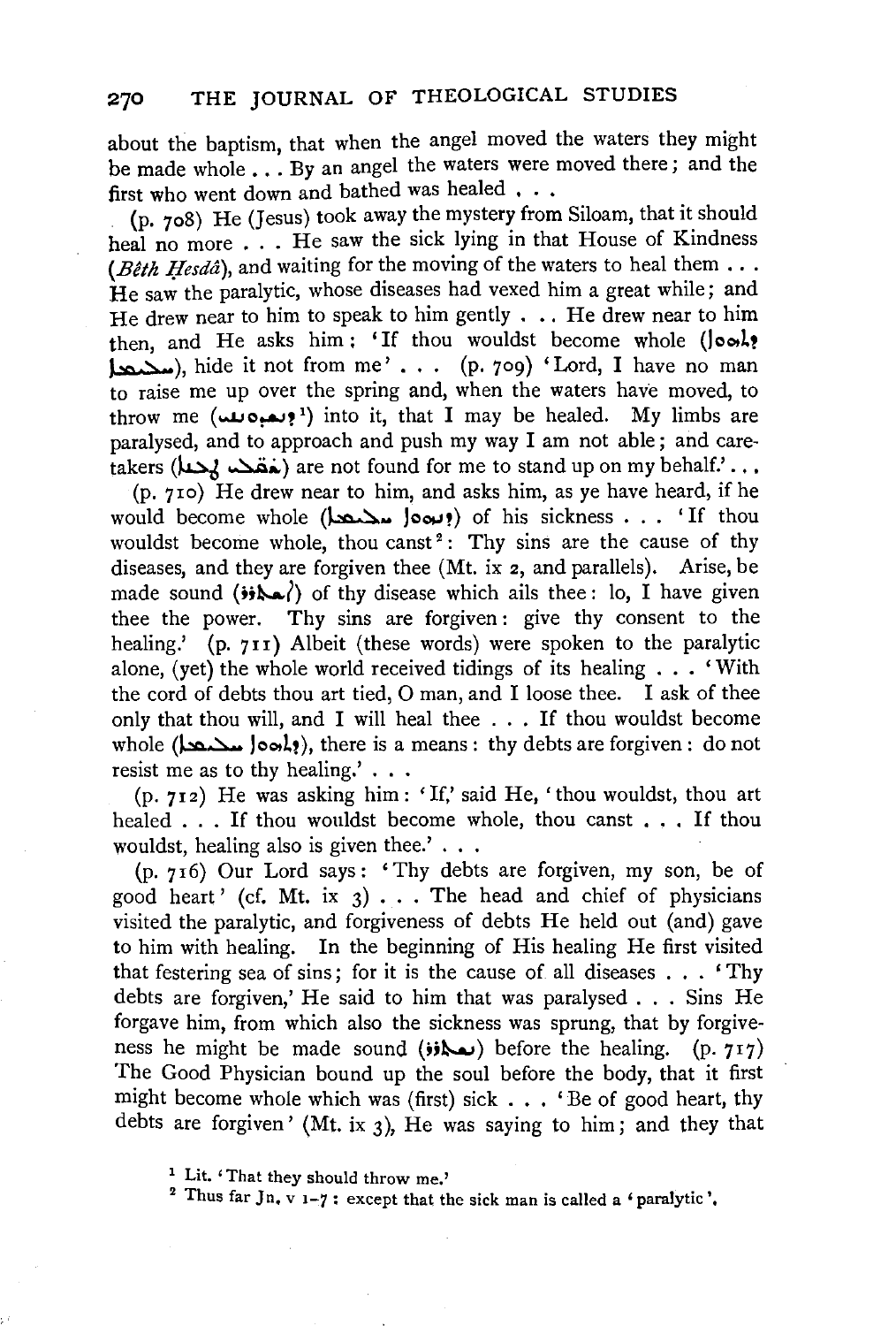heard doubted of His forgiveness. The people saw Him, that He drew near to him that was paralysed; and the multitudes thronged to look upon Him, what He would do. It was the festival that assembled the people to Siloam, and a holy day, on which every one is idle from work. And as the crowds were thronging each other to look upon Him (cf. Mk. ii 2), every man's ear was bent to hear what He would say to him; (p. 718) and the priests were filled with envy and rage at His healing, and the scribes were making an uproar with their arguments to snare Him ; and they were blaming Him because that He had promised forgiveness of sins, (saying); 'Who is this that lo, He boasts of that which is not His? It is God's alone,' say they, 'to forgive sins (Mk. ii 8, Lk.  $v\,21$ ): why does this man promise to forgive, whereas he is not able?'... They confessed that He who forgives is also God; and seeing that our Lord forgave sins, it is manifest that He is God . . . He promised to forgive sins to him that was paralysed; and the scribes objected against Him, that He is not God, neither does He forgive. And that He might shew them that He is both a forgiver and God, He wrought an open sign before them and put them to shame. He saw their mind (Mt. ix 4, and parallels), that it was doubting concerning the forgiveness . . .

(p. 719) '0 ye gainsayers, who have denied the truth with your questionings, whether is easier, that I should forgive debts, or that I should heal? I have authority both to forgive and to heal' (cf. Mt. ix  $5-6$ , and parallels) . . . Our Lord said to him: 'Take up, O man, thy bed and walk.'... The voice of the Son stimulated the paralytic, and he left his sufferings, and freed of disease he took up his bed to walk. And the man of sufferings was made sound  $(i \cdot \lambda \cdot \cdot)$ , (and) arose  $\ldots$  and without pain he was going about among the multitudes. . . .

(p. 720) The festival was made great by a new sign, full of wonder; and the multitudes were thronging to look upon him that was healed . . They (the scribes) saw that the paralytic was carrying his bed among the multitudes ; and they drew near and were blaming and reviling him with their blasphemies : 'Why dost thou carry thy bed on the Sabbath?' They were saying to him : ' Let not the holy day be abused by thy work.'...  $(p, 721)$  'It is not lawful for thee to take up thy bed' (Jn. v 1o), they were saying to him. And he turned to answer them gently : 'He that commanded the disease and it fled from my limbs, He also commanded me, and I have taken up my bed to walk.  $\ldots$ The diseases of my limbs were not keeping Sabbath, and how do ye force me to keep it?'  $\ldots$ 

(p. 722) Jesus triumphed both by forgiveness and by healing; for the open sign proclaimed among the multitudes that He is the Son of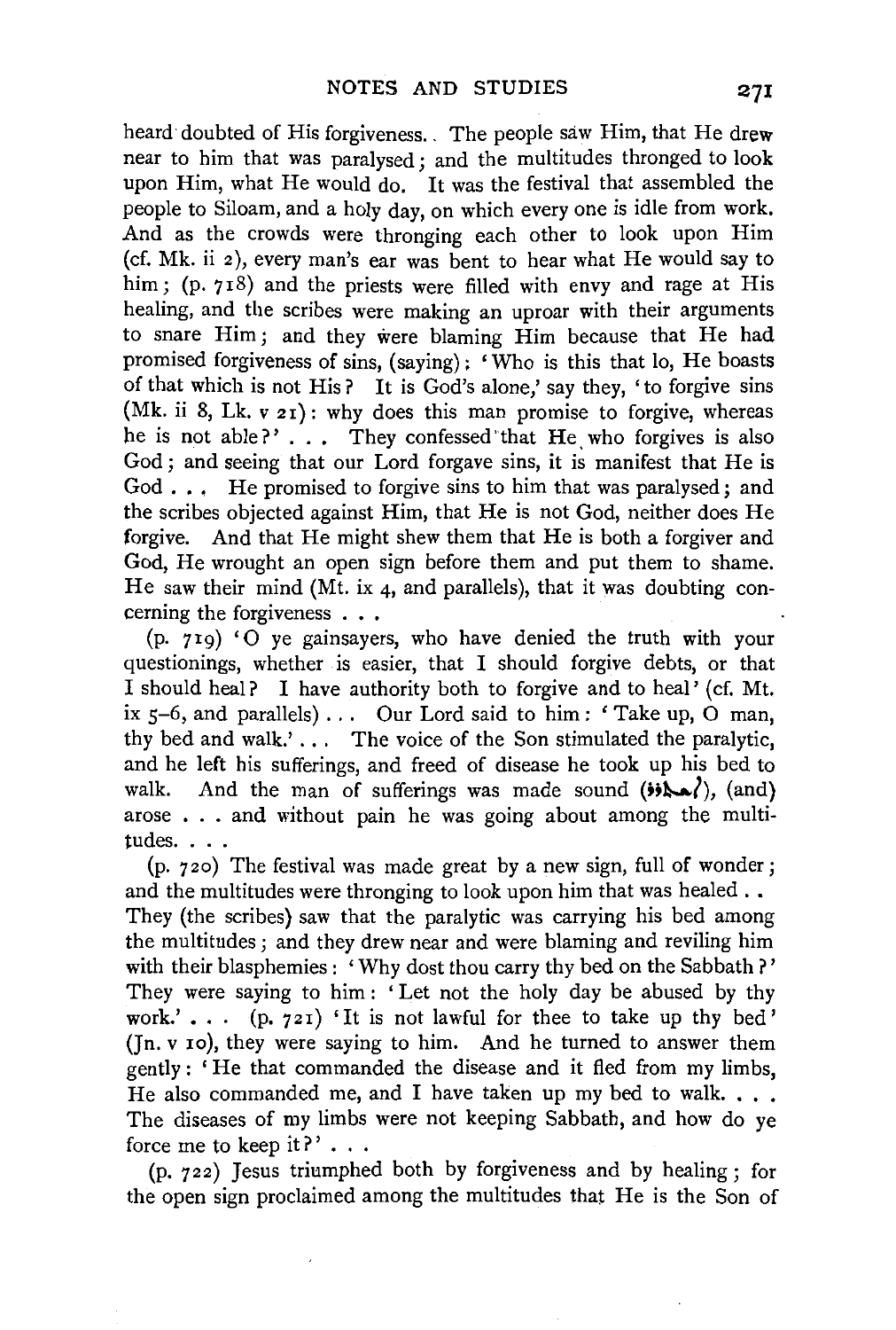God. It shewed that He is Lord of the Sabbath and of Siloam, and that He has authority to forgive sins, likewise to heal."

Follows an exhortation to sinners to receive health from the Divine Physician.

It is perfectly plain that Jacob of Serugh identified the healing of the paralytic at Capernaum with that of the infirm man at Bethesda; and there can be no reasonable doubt that he did so on the authority of the Diatessaron. We have seen that St Ephraim's commentary and the Arabic Diatessaron place the miracle of Bethesda immediately after the cleansing of the leper (Mt. viii, Mk. i, Lk. v). This is the very place where the healing of the paralytic comes in St Mark and St Luke. When, therefore, St Ephraim represents our Lord as saying to the infirm man, 'vade in domum tuam ', it would now appear that these words are not a mere accidental reminiscence of Mk. ii  $11$ , Lk. v 24, Mt. ix 6, but an actual survival of the account of the healing of the paralytic, which is here in its natural place, but has been mixed up with and partly displaced by another narrative. In other words, the phrase ' vade in domum tuam ' is due not to St Ephraim but to the Diatessaron. And the addition in the Curetonian MS, 'arise, take up thy bed, and walk (and) *go to thy house',* probably had the same origin. In both the Arabic Diatessaron and Victor of Capua's Harmony *(Codex Fuldensi's)*  the account of the paralytic has been disengaged from that of the man at Bethesda, and given earlier (though not in the same setting). Ephraim does not comment on the healing of the paralytic as an independent incident.

One or two peculiarities which are shared by Jacob and St Ephraim may be noticed.

( $i$ ) Jacob makes the name of the pond Siloam (he uses *Bêth Hesdâ*, 'House of Kindness', rather as an epithet than a proper name). So Ephraim (Moes. p. 146) : 'Si enim credunt, per aquam Siloe angelum sanasse infirmum,' &c. (cf. In. ix  $7$ ,  $11$ ).

(z) Jacob (Bedjan, p. 7og), after quoting: 'Lord, I have no man,' &c., goes on: 'My limbs are paralysed, and to approach and push my way I am not able, and *care-takers* (شقهها are not found for me.' The expression 'care-takers' here, though somewhat peculiar, would scarcely deserve remark, were it not that St Ephraim (Moes. p. 146) actually quotes: 'Non est mihi *adiutor':* where Dr J. Armitage Robinson renders the Armenian, 'I have no *guardian* '.1 I think it very probable that Jacob has given us the actual Syriac expression used by St Ephraim, and that the Diatessaron had جمعه حسد حضا لله عليه السلام السلام لله عليه السلام لله عليه 'I have no care-taker'.

1 Cf. Hamlyn Hill *Earliest Life of Christ* p. 355·